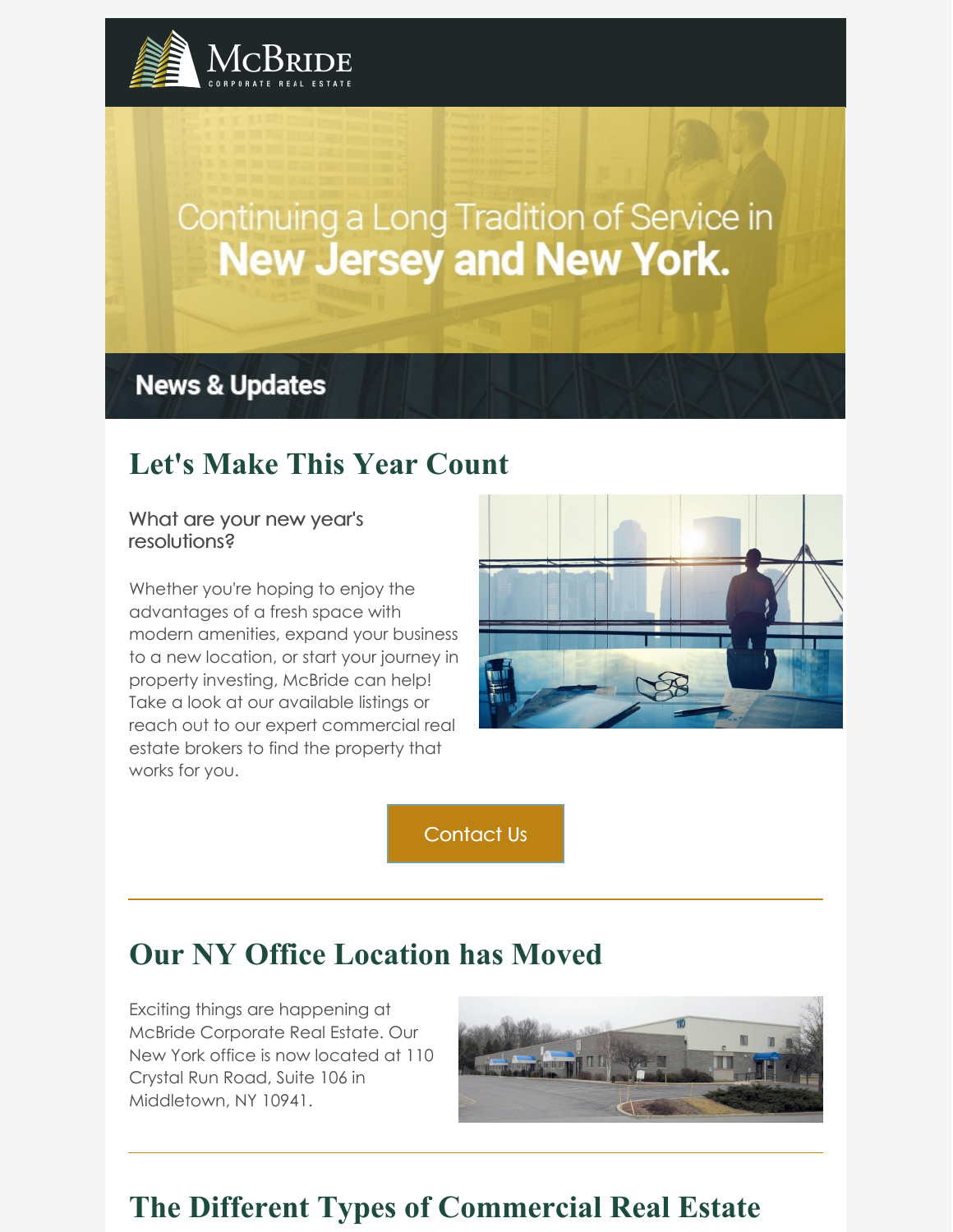Are you just getting started in commercial real estate or wondering what that classification truly means? In our latest blog, we break down four common property types and what sets them apart: office, industrial, flex, and retail. Each of these groups represents unique qualities within the commercial real estate industry. Understanding the difference can



help you make more informed decisions regarding your investments.

[Read](https://www.mcbridecorpre.com/the-different-types-of-commercial-real-estate/) **More** 

# **Property Spotlights**

### NEW TO MARKET!

### 99 Hawkins Dr Montgomery, NY

#### 7.7 Acres

This "shovel ready" lot is seated on 7.7 acres adjacent to Montgomery Town Square. Site plan approval is in process for a retail/warehouse building with potential office space.



View this [Property](https://looplink.mcbridecorpre.com/Listing/99-Hawkins-Dr-Montgomery-NY/24829566/)

### 5 N Corporate Dr Riverdale, NJ

#### 87,196 +/- SF

This combined warehouse and office building is now available for lease. Contact John D'Amato, Executive Vice President, for more information.